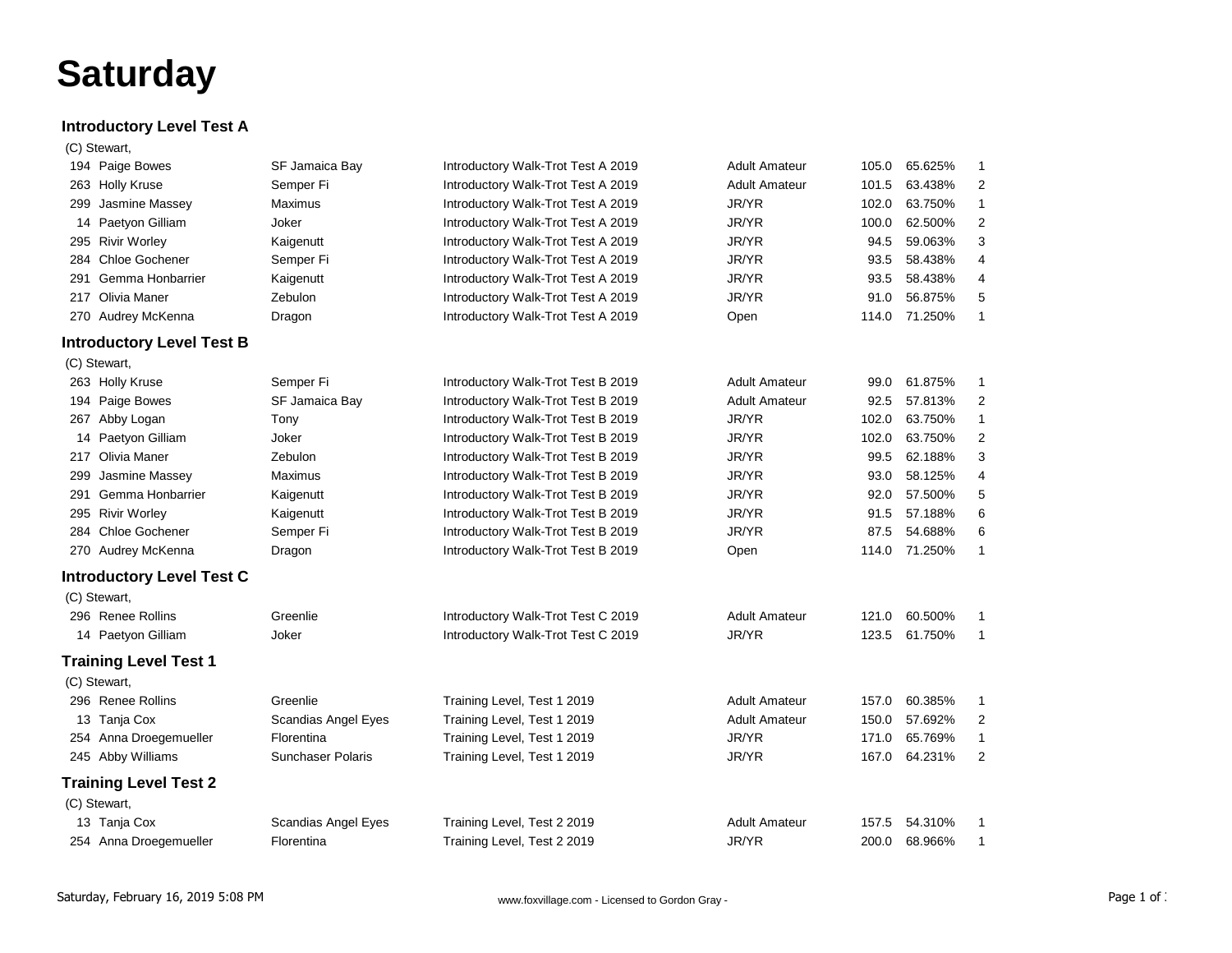| 245 Abby Williams            | Sunchaser Polaris      | Training Level, Test 2 2019 | JR/YR                |       | 176.5 60.862% | $\overline{2}$   |
|------------------------------|------------------------|-----------------------------|----------------------|-------|---------------|------------------|
| <b>Training Level Test 3</b> |                        |                             |                      |       |               |                  |
| (C) Stewart,                 |                        |                             |                      |       |               |                  |
| 206 Lori Mullin              | Sweet Samurai          | Training Level, Test 3 2019 | <b>Adult Amateur</b> | 183.0 | 63.103%       | 1                |
| 280 Kyriana Beard            | Checkers               | Training Level, Test 3 2019 | JR/YR                | 190.0 | 65.517%       | $\mathbf{1}$     |
| 250 Chloe Patterson          | <b>Barbie</b>          | Training Level, Test 3 2019 | JR/YR                | 158.0 | 54.483%       | 2                |
| 272 Richal Flannery          | Florentina             | Training Level, Test 3 2019 | Open                 | 174.0 | 60.000%       | $\mathbf{1}$     |
| <b>First Level Test 1</b>    |                        |                             |                      |       |               |                  |
| (C) Stewart,                 |                        |                             |                      |       |               |                  |
| 206 Lori Mullin              | Sweet Samurai          | First Level, Test 1 2019    | <b>Adult Amateur</b> | 182.5 | 62.931%       | $\mathbf{1}$     |
| 280 Kyriana Beard            | Checkers               | First Level, Test 1 2019    | JR/YR                | 180.0 | 62.069%       | $\mathbf{1}$     |
| 250 Chloe Patterson          | <b>Barbie</b>          | First Level, Test 1 2019    | JR/YR                | 174.5 | 60.172%       | 2                |
| 272 Richal Flannery          | Florentina             | First Level, Test 1 2019    | Open                 | 185.5 | 63.966%       | $\mathbf{1}$     |
| <b>First Level Test 2</b>    |                        |                             |                      |       |               |                  |
| (C) Stewart,                 |                        |                             |                      |       |               |                  |
| 280 Kyriana Beard            | Checkers               | First Level, Test 2 2019    | JR/YR                |       | 214.0 61.143% | $\mathbf{1}$     |
| <b>First Level Test 3</b>    |                        |                             |                      |       |               |                  |
| (C) Stewart,                 |                        |                             |                      |       |               |                  |
| 66 Audrey McKenna            | Rojo Diamante          | First Level, Test 3 2019    | Open                 |       | 238.5 66.250% | 1                |
| <b>Second Level Test 1</b>   |                        |                             |                      |       |               |                  |
| (C) Stewart,                 |                        |                             |                      |       |               |                  |
| 66 Audrey McKenna            | Rojo Diamante          | Second Level, Test 1 2019   | Open                 |       | 249.0 67.297% | $\mathbf{1}$     |
| <b>Second Level Test 3</b>   |                        |                             |                      |       |               |                  |
| (C) Stewart,                 |                        |                             |                      |       |               |                  |
| 298 Katie Edsall             | Constatijn             | Second Level, Test 3 2019   | Open                 |       | 260.5 62.024% | $\mathbf{1}$     |
| Third Level Test 1           |                        |                             |                      |       |               |                  |
| (C) Stewart,                 |                        |                             |                      |       |               |                  |
| 268 Courtney Vaughn          | <b>Won Direction</b>   | Third Level, Test 1 2019    | <b>Adult Amateur</b> | 222.0 | 60.000%       | 1                |
| 247 Hensley Moses            | Deer Park Echoing Lark | Third Level, Test 1 2019    | JR/YR                | 213.5 | 57.703%       | 1                |
| 249 Olivia Mauldin           | LR Ami Twilight        | Third Level, Test 1 2019    | JR/YR                | 197.0 | 53.243%       | $\boldsymbol{2}$ |
| <b>Third Level Test 3</b>    |                        |                             |                      |       |               |                  |
| (C) Stewart,                 |                        |                             |                      |       |               |                  |
| 247 Hensley Moses            | Deer Park Echoing Lark | Third Level, Test 3 2019    | JR/YR                | 233.5 | 58.375%       | 1                |
| 249 Olivia Mauldin           | LR Ami Twilight        | Third Level, Test 3 2019    | JR/YR                | 231.0 | 57.750%       | $\overline{2}$   |
| <b>Fourth Level Test 1</b>   |                        |                             |                      |       |               |                  |
| (C) Stewart,                 |                        |                             |                      |       |               |                  |
| 244 Nancy Litsch             | JC Keely of Texel      | Fourth Level, Test 1 2019   | <b>Adult Amateur</b> | 250.5 | 64.231%       | $\mathbf{1}$     |
| 269 Nancy Eytcheson          | Big Ben Hancock        | Fourth Level, Test 1 2019   | <b>Adult Amateur</b> |       | 241.5 61.923% | $\overline{2}$   |
|                              |                        |                             |                      |       |               |                  |